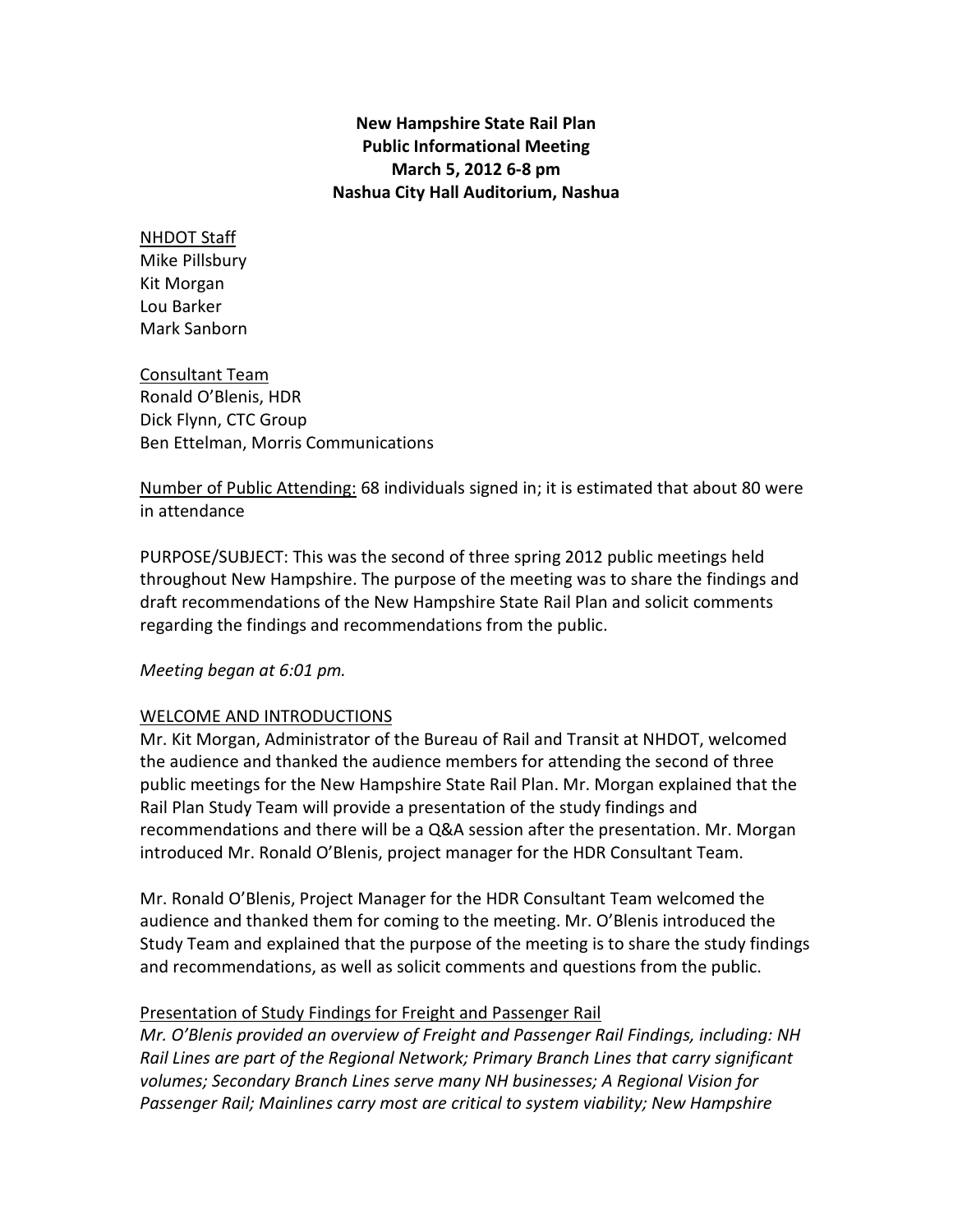Freight Rail Trends; New Hampshire freight rail volumes are comparable to most New England states; New Hampshire Freight Traffic Reflects Industry Trends; Management of NH Freight Rail System; New Hampshire has two Amtrak Routes; New England Rail System: Improvements Planned and Underway; NH Passenger Rail Ridership is Growing; Management of Passenger Rail System; Freight Rail Supports the NH Economy; Passenger Rail Provides Mobility Options; Passenger Rail Benefits Economic Development; Rail Can Support Future Transportation Needs.

Mr. O'Blenis made a presentation regarding Freight Rail Issues: Highway Congestion will increase dramatically by 2040; Changing National Economy Affects NH; Support for Railroad Mainlines; Increasing Carload Weights Enhances Rail Efficiency; Rail Intermodal is Fastest Growing Freight Sector; NH Railroad Branch Lines Serve NH Shippers and Branch Line Issues.

Mr. Dick Flynn of CTC Group made a presentation regarding Branch Line Traffic Originating/Terminating in NH.

Mr. Kit Morgan of NHDOT presented the Study Draft Recommendations for Freight Rail including: Recommendations for Network Maintenance on Mainlines, Branch Lines as well as recommendations for System-wide Support.

Mr. Kit Morgan of NHDOT made a presentation regarding Passenger Rail Issues, including: Recommended NH Passenger Rail Priorities; Benefits of Shared Freight/Passenger Corridors, Tourist/Excursion Service; Station area development as a rail service component; Regional Support is Needed to Continue Amtrak Services as well as recommendations regarding the Continuance of Existing Services and the Expansion of the Existing System.

Mr. Kit Morgan of NHDOT presented the Study Draft Recommendations for Passenger Rail, including Continuing Existing Services and System Expansion.

Mr. Kit Morgan of NHDOT shared the following Study Conclusions:

- Rail is an important Component of the New Hampshire and Regional Transportation Network.
- Rail Services (freight and passenger) provide multiple benefits for the state, including:
	- o Economic
	- o Environmental
	- o Mobility
- Freight Rail services provide economic benefits to NH businesses
- Passenger Rail services improve mobility to New Hampshire Residents
- Passenger and Freight together, as the NH Railroad System, is an important resource for the State of New Hampshire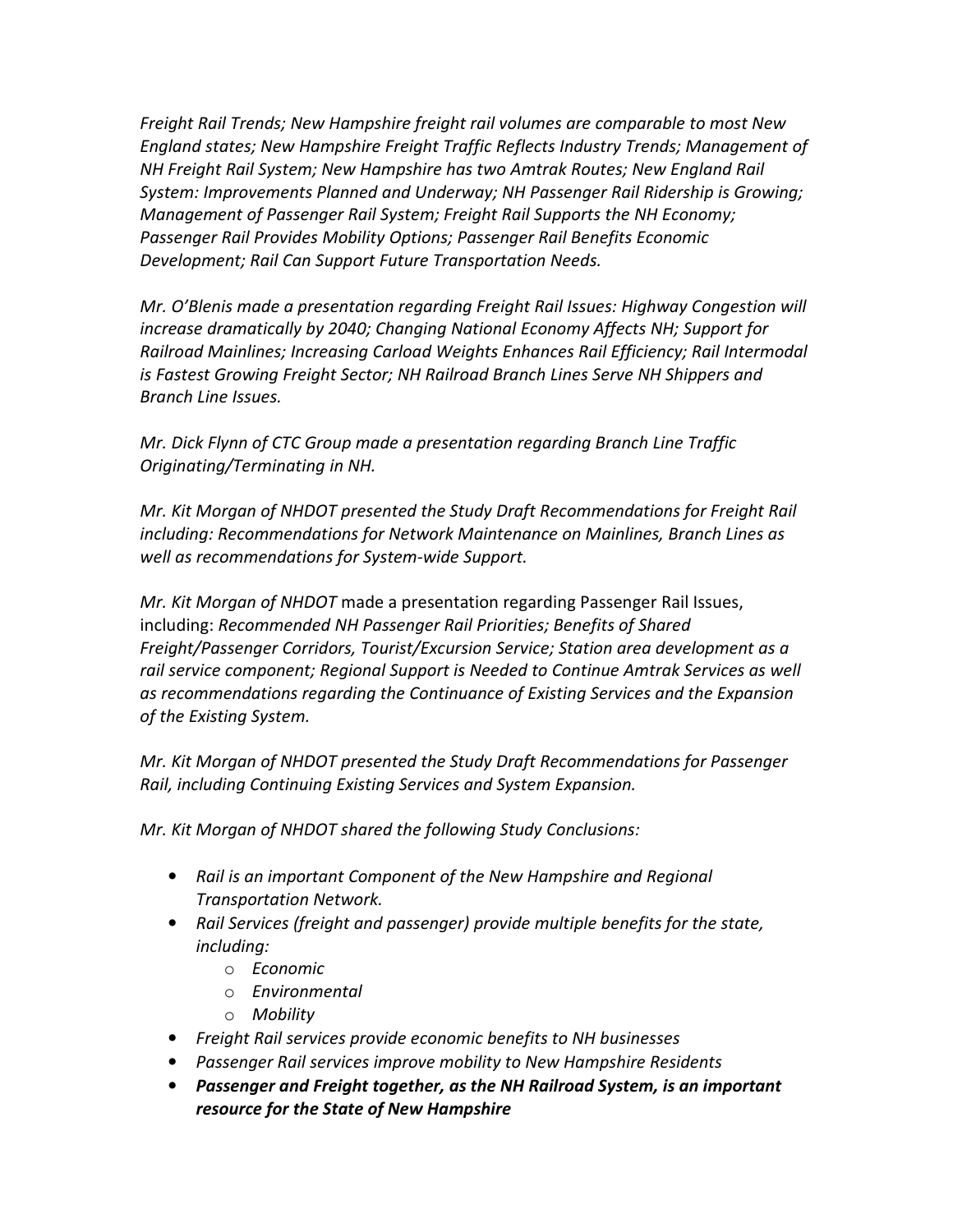#### Public Discussion

Comment: My name is Donnalee Lozeau, Mayor of Nashua and I would like to commend those in the audience for attending today as we have close to 60 people in the audience. This information gives us the ability to talk about rail in a more educated fashion and the city of Nashua appreciates this effort. There are people from all walks of life from elected officials to members of the NHRTA, chamber of commerce as well as business and other interests throughout our community and it is good to see the support for rail showing. We look forward to supporting NHDOT in any way that we can with regard to advancing rail in Nashua and New Hampshire.

Comment: About six years ago we had a symposium regarding rail in Goffstown and everyone was excited about the NH Capitol Corridor service. I thought we should look at getting the Lowell to Nashua service in place first. About a year ago it disappeared and now we are talking about more engineering studies. Rail has been studied to death. Where did all the data go for these previous studies? We need to get a passenger train to Nashua, and then we can get them north where there is a lot less demand than in Nashua.

Comment: The thing to remember regarding passenger rail and the reason that we keep starting over is elections. Each election rail is less of a priority. By limiting our economic engine, we can't bring a big industry here if we don't have freight, boat and airplane transportation. Additionally, hospitality is a very important aspect of our economy and I believe that tying in the Hobo Railroad and other tourist railroads to the airport and into seacoast will bolster our tourism economy. Nashua is an economic engine for the region and it is important that we work towards intermodal transportation and we need to do it now.

Comment: The first objection that people raise to rail is the cost to the taxpayer. Have any statistics been compiled that compare the cost to the taxpayer of vehicle transportation compared to train transportation per mile? That should be looked into.

Comment: All you have to do is read the Manchester Union Leader. Any time an article about rail comes up the conversation inevitably steers towards the subsidies. We can have all of the engineering studies we want but unless you have done the sales job to overcome the preconceived notion that this is a taxpayer sinkhole, it will not go anywhere. People think the gas tax pays for highways but that is not true, there are subsidies for highways as well. This has to be sold to the taxpayers.

Question: What are the current and future relationships between the passenger service and the freight rail providers? Historically there has been a pushback from freight to passenger. I would love to see passenger rail come to Nashua.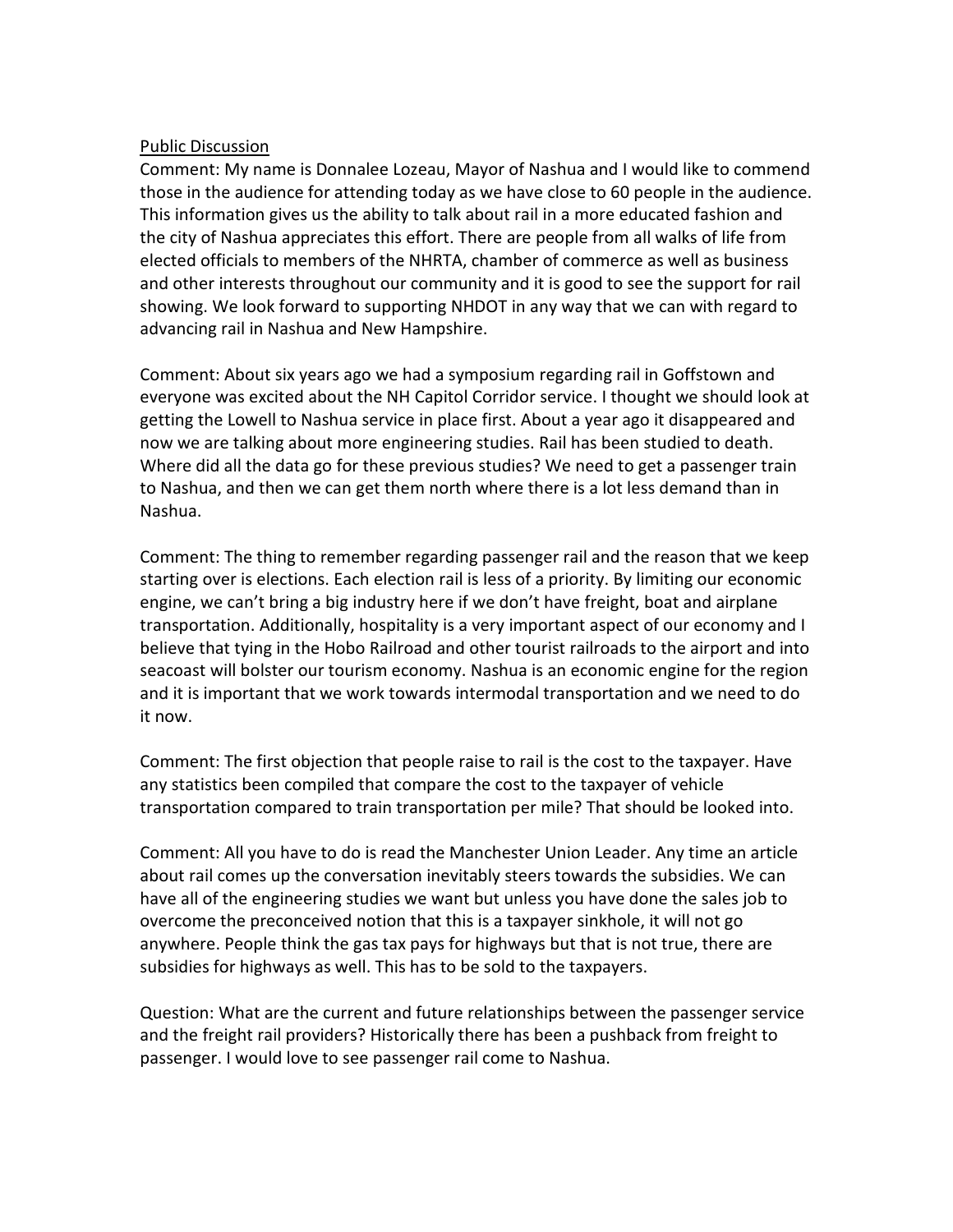Mr. Kit Morgan of NHDOT commented that this issue is always a concern to developing new passenger service on a freight railroad, and it is true that freight providers are generally not enthusiastic about passenger service as it creates potential liability. Mr. Morgan explained that these concerns will be addressed in the final Rail Plan and explained that there is a successful relationship in Maine between NNEPRA and the host railroad and NHDOT expects to continue to develop positive relationships moving forward.

Comment: I know the people that own PanAm and they have no intention of having passenger service on their line. The owners do not want to have to pay the cost to make their lines safe for passenger rail and they only want to work with freight. I believe that passenger rail should be here but I am very skeptical about the reality of passenger rail ever coming to Nashua.

Comment: I think it is important to continue to pursue freight as well as passenger rail as new industry is reliant on freight rail. It is important to pursue the entire NH Capitol Corridor for passenger service and connect the airport. Right now, even from Nashua, it is easier to fly out of Logan rather than Manchester Airport. Rail can help make Manchester Airport successful. Federal, state and municipal roads are subsidized by taxpayer money. Passenger rail would get people off the road so the roads are not as congested and so that those that don't use the connections available on the NH Capitol Corridor line will spend less time on the road and create less maintenance costs for roads like I-93.

Question: What is the current relationship with the company that owns the line between Nashua and Lowell and how much capital asset would be needed to get that rail going between Lowell, Nashua and beyond?

Mr. Kit Morgan of NHDOT responded that there is no formal relationship but that there is history between the two organizations, as NHDOT has worked with the company that owns the line in the past and that NHDOT would expect to work with them closely as this process moves forward. Mr. Morgan explained that a number of years ago there was a preliminary engineering study for the extension from Lowell to Nashua and quite a bit of that work supported applications for grants and federal funding, but that the project did not receive any matching state funds so the project could not move forward. Mr. Morgan explained that NHDOT is now proposing to look at the broader corridor and that NHDOT will not have to go and redo the work that was already completed. Mr. Morgan explained that in order to compete for federal funds, the State Rail Plan is a step that has to be taken. Mr. Morgan explained there is an agreement between MBTA and PanAm to provide access to Concord, so MBTA has the rights to provide passenger service along the NH Capitol Corridor and that was a very important step in the process for passenger rail.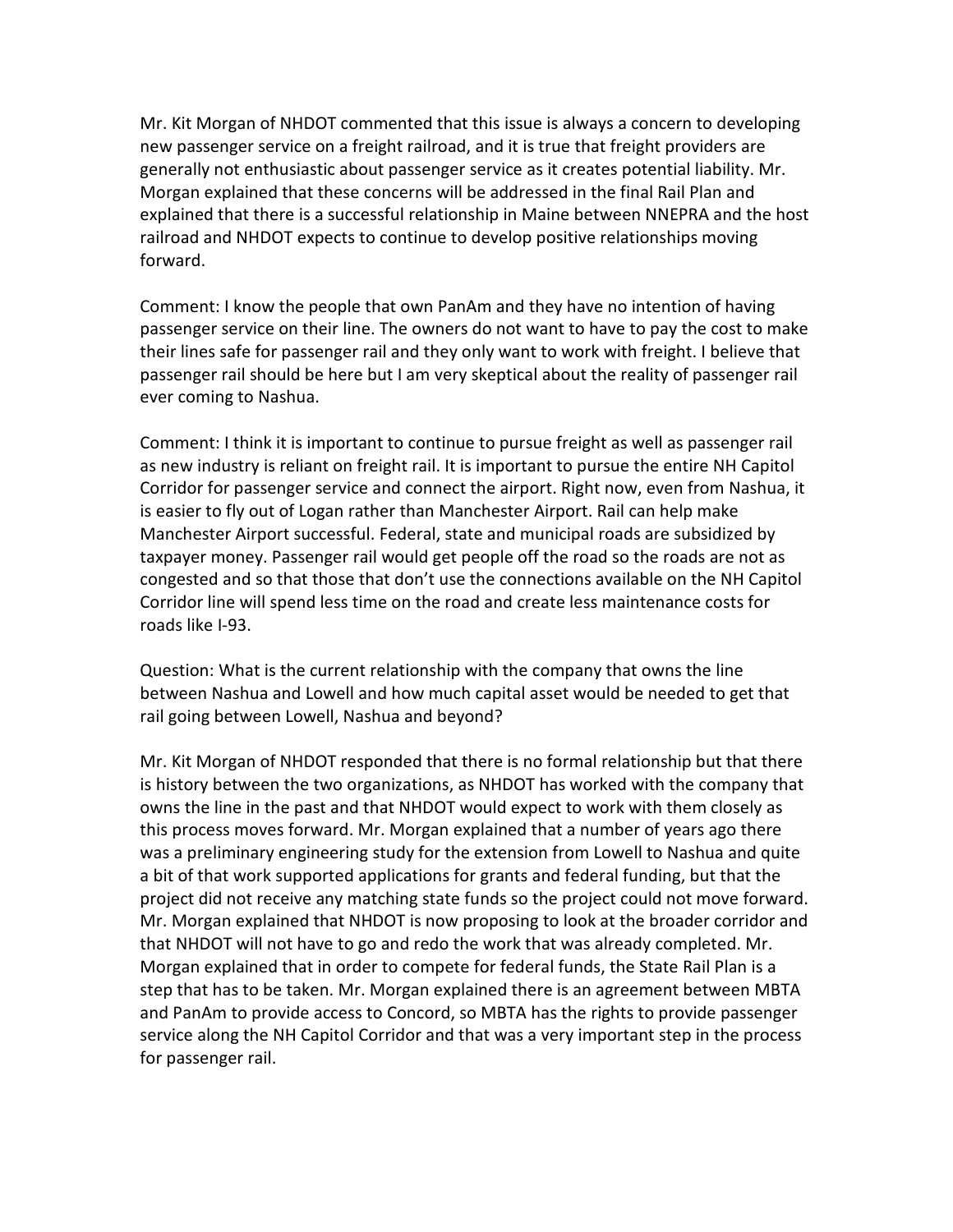Comment: I understand the importance of the balance of passenger and freight rail, but most of the towns in New Hampshire don't have a tax base to support freight. When you talk about shipping, what is being shipped? In terms of passenger, how many people would take a train north of Concord?

Mr. Kit Morgan of NHDOT commented that NHDOT is not looking at passenger service in the North Country, except for quite a ways in the future. Mr. Morgan explained that the point of showing those freight improvements and some of the track improvements was to show the types of things that can be done to get the freight system to work more efficiently, because if it is more cost effective, it will attract more shippers. Mr. Morgan explained that there are other companies that could use freight rail.

Question: A lot of the rail lines are being turned into trails, what happens with those?

Mr. Kit Morgan of NHDOT commented that the Rail Plan is recommending that those rail corridors be kept intact; recommendations for rail improvements are being made for the active lines.

Comment: I think we understand that freight pays the bill and passenger service is the dessert. We all want dessert. The freight portion of rail is going to be a long and difficult road to hoe because we don't have a large industrial base. We need to improve the rail system in order to attract industry.

Comment: My name is Chris Williams, president of the Nashua Chamber of Commerce. I am going to focus my comments on the passenger side, but wanted to comment that the Chamber of Commerce supports the recommendations for freight rail. In terms of passenger service, this is the single largest economic opportunity for Nashua. That message needs to be carried to Concord by the citizens of Nashua. I want to talk about the final vote to release the state funds for the NH Capitol Corridor Study that is being taken by the Executive Committee in Concord in two days. We need the citizens of Nashua to go to Concord and remind the executive councilors that the private sector raised the money that allowed those funds to be available in the first place. When the NHRTA was created, they came to the Chamber of Commerce and asked the private sector to raise the money that was needed in order to qualify for the grants that the state applied for. We said yes, we did so on good faith that the state would follow through on their commitment. The state needs to follow through and vote to release these funds on Wednesday. Out of five councilors, we have two that support the study and two that are opposed to releasing the funds. I ask that every person in this room call or send an email to the remaining councilor who has not publicly decided, Councilor Dan St. Hilaire, and let him know how important this study is to the City of Nashua.

Comment: I would like to thank the work the NHRTA has done for passenger rail in New Hampshire. I would like to take an informal showing of hands from those in the room that support passenger rail in Nashua.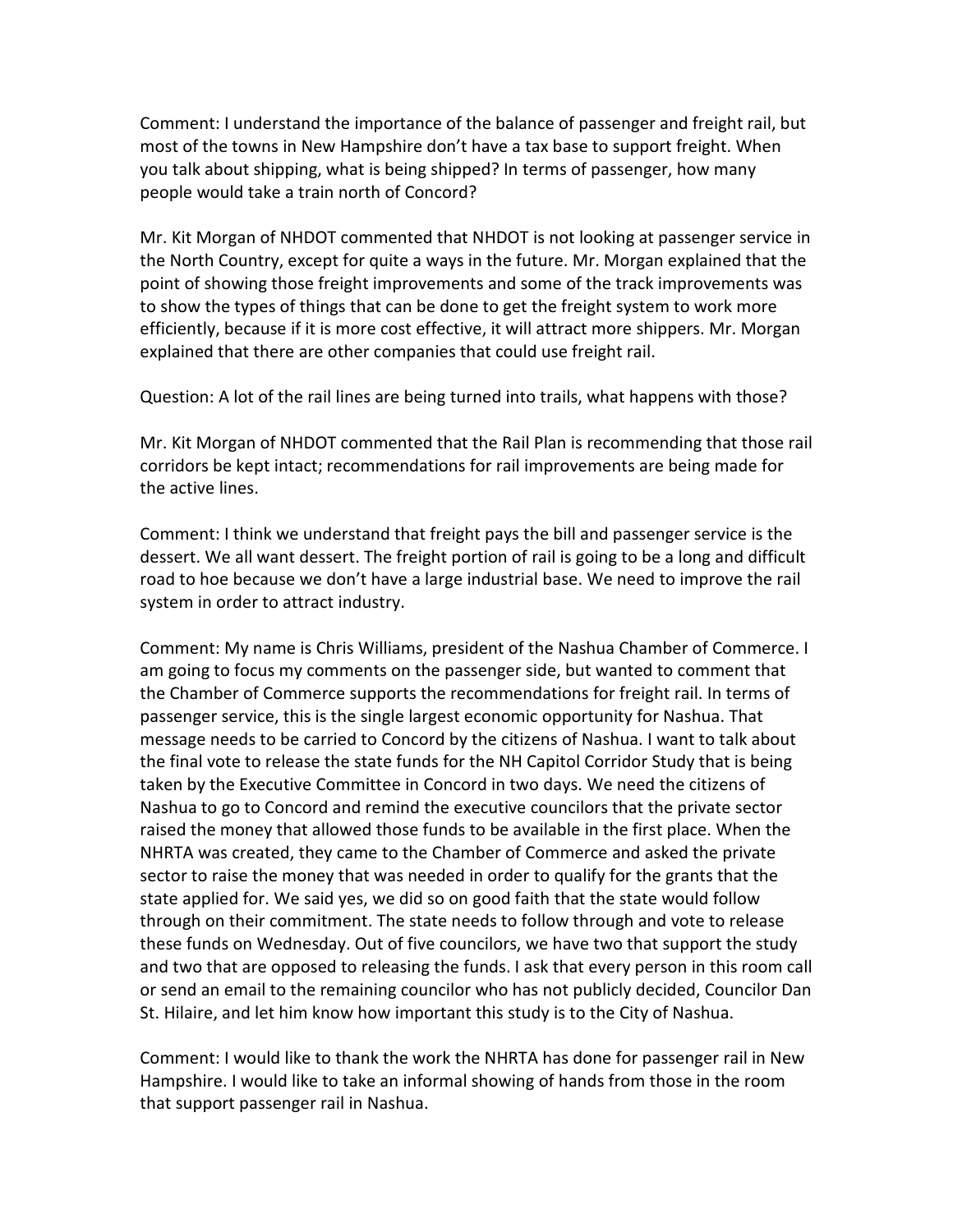#### The vast majority of the members of the audience raised their hands in support of passenger rail in Nashua.

Comment: There are certain things that Nashua really wants and a study of the NH Capitol Corridor is at the top of the list. Please call and write your elected officials in order to let them know how we feel.

Comment: I support these comments with one addition; don't just call Mr. St. Hilaire, keep in mind that we have an election this fall. Speak to all the candidates regarding this subject and let the legislature know loud and clear how we feel about rail.

Comment: I work for a real estate development company and I am from Nashua. We are looking to redevelop 26 acres along the Nashua and Merrimack River and it would be walking distance to a rail station. This is the single biggest opportunity that this city has. I believe that you can take the worst part of a city and make it the most economically viable by having rail access.

Comment: I grew up in Nashua when we did have commuter rail and it was a wonderful thing. It was viable then, why can't we make it viable now?

Question: Why is the Executive Council abandoning the NH Capitol Corridor Study?

Comment: Rail has been a struggle for this state for some years. There are economic interests that don't want passenger rail. People want to see us spend billions of dollars to finish widening I-93. Bus companies see passenger rail as competition. Those who have a voice in favor of rail need to exercise that voice. I would like to point out that this rail plan is superbly conservative in making the case for passenger rail. If those of you in the audience want passenger rail, take these arguments and make those calls to elected officials in Concord.

Comment: I have talked to one councilor who originally supported the NH Capitol Corridor Study until the price of the study was released in reference to the deal that was made between MBTA and PanAm, which is contingent on MBTA being the operator and the tracks being rebuilt. The bill to rebuild the tracks was \$300 million, which is way exorbitant. This is an inflated estimate. The councilor I spoke with supported this until he saw that figure. PanAm is the problem as they have no interest in passenger rail and the only reason they have service to Portland is because the track was rebuilt for them. The federal government is never going to agree to pay \$300 million for a sixty mile stretch of track, and the only hope that passenger rail has is to pry the rail from PanAm.

Comment: My name is Julie Chen and I represent the Southern New Hampshire Planning Commission in Manchester. SNHPC is an active participant in the TAC that participated in the update of the plan. SNHPC supports the recommendations made in this plan and